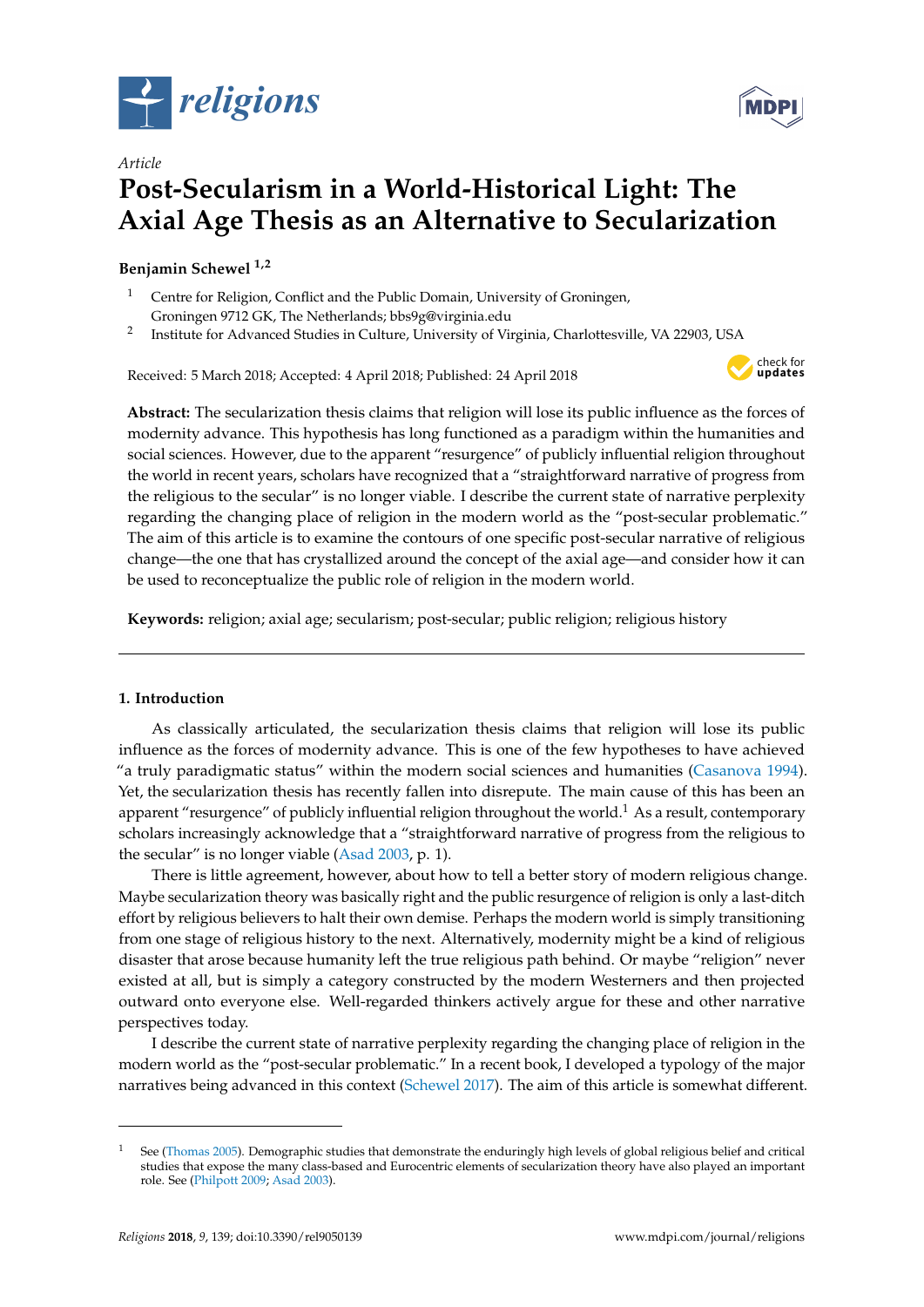It examines the contours of one specific post-secular narrative of religious change—the one that has crystallized around the concept of the axial age—and considers how it can be used to reconceptualize the public role of religion in the modern world.

## **2. The Idea of an Axial Age**

German philosopher Karl Jaspers articulated the concept of an axial age in 1949.<sup>2</sup> Rejecting the claim that Christianity constitutes the singular spiritual axis of history, he argued that history's true spiritual axis lies in the collection of religious-philosophical movements that erupted throughout Eurasia during the first millennium BCE. "The most extraordinary events," he writes, "are concentrated during this period . . . "

Confucius and Lao-tse were living in China, all the schools of Chinese philosophy came into being [ . . . ] India produced the Upanishads and Buddha and, like China, ran the whole gamut of philosophical possibilities down to scepticism, to materialism, sophism and nihilism; in Iran Zarathustra taught a challenging view of the world as a struggle between good and evil; in Palestine the prophets made their appearance, from Elijah, by way of Isaiah and Jeremiah to Deutero-Isaiah; Greece witnessed the appearance of Homer, of the philosophers—Parmenides, Heraclitus and Plato—of the tragedians, Thucydides and Archimedes. Everything implied by these names developed almost simultaneously in China, India, and the West. [\(Jaspers](#page-6-5) [1953,](#page-6-5) p. 2)

Jaspers describes these movements as "axial" because they collectively established "the fundamental categories within which we still think today," as well as the philosophical and religious traditions "by which human beings still live" [\(Jaspers](#page-6-5) [1953,](#page-6-5) p. 2). For even later movements, such as Christianity, Islam, Mahayana Buddhism, neo-Confucianism, and later the Protestant Reformation and the Italian Renaissance, continued operating within the basic parameters set by the movements of the axial age.

He locates the axial age alongside three other major historical turning points. "Four times," he explains, "man seems . . . to have started out from a new basis" [\(Jaspers](#page-6-5) [1953,](#page-6-5) p. 24). The first happened during the early days of human life, when the development of sophisticated tools and the domestication of fire propelled the global spread of humanity. The second began around 3000 BCE, when the first urban-imperial civilizations arose in the Fertile Crescent, and later in the Indus and Yellow River valleys. The third took place during the first millennium BCE, when resonant religious-philosophical movements erupted in Greece, Israel, Persia, India, and China. Finally, marking the fourth turning point, new scientific and technological powers created a densely interconnected world order.

Jaspers places these four turning points within a broad account of the twofold arch of historical progress:

The history of mankind visible to us took, so to speak, two breaths. The first led from the Promethean Age via the ancient civilisations to the Axial Period and its consequences. The second started with the scientific-technological, the new Promethean Age and may lead, through constructions that will be analogous to the organisation and planning of the ancient civilisations, into a new, second Axial Period, to the final process of becoming-human, which is still remote and invisible to us . . . [And] whereas the first breath was, as it were, split up into several parallel ones, the second breath is being taken by mankind as a whole. [\(Jaspers](#page-6-5) [1953,](#page-6-5) p. 25)

<sup>&</sup>lt;sup>2</sup> Eugene Halton demonstrated that John Stuart-Glennie independently developed the deeply resonant idea of a first millennium BCE "moral revolution" seventy-five years before Jaspers articulated the idea of an axial age. See [\(Halton](#page-6-6) [2014\)](#page-6-6).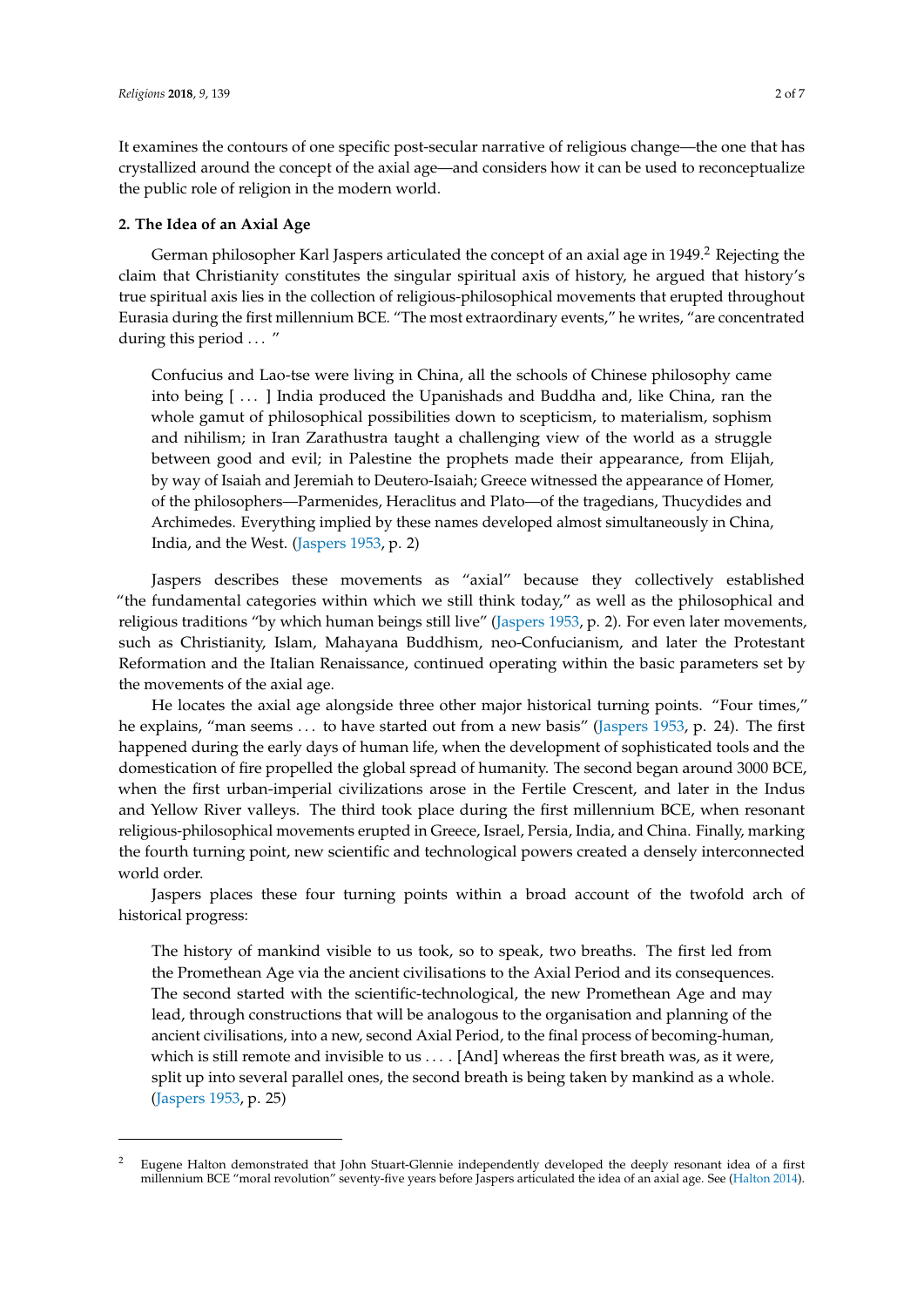This "two breaths" model clarifies why Jaspers considers the socio-spiritual revolutions of the first millennium BCE to be *the* axis of history. They culminated the arch of civilizational development that had been underway since the dawn of human life and set the stage for the next arc of civilizational development, which will likely culminate in a similar process of collective socio-spiritual ferment.

#### **3. An Axial Vision of Human History**

Before considering how various thinkers use the axial age thesis to reframe debates about the role of religion in modern public life, it may be helpful to examine in greater detail the broad vision of religious history that they have put forth. To be clear, axial age theorists—which include Jürgen Habermas, Robert Bellah, Charles Taylor, Marshall G.S. Hodgson, Shmuel Eisenstadt, and Samuel Huntington—describe aspects of religious history quite differently from one another. Yet when one considers their arguments as a whole, a common historical framework rooted in the four major periods of socio-spiritual transition that Jaspers identifies—early humanity, archaic civilization, the axial age, and the modern breakthrough—begins to emerge.

### *3.1. Tribal Societies and the Religion of Total Integration*

The axial story of history begins with an analysis of tribal religious life. Tribal societies claimed that their social order emanates from the structure of reality itself. Or, as Habermas puts it, they bound "the collective identity of . . . the tribe to the cosmic order" [\(Habermas](#page-6-7) [1985,](#page-6-7) p. 56). Robert Bellah further explains how tribal societies used ritual to sustain their integrated socio-cosmic vision. For lacking external symbolic systems like writing in which to store their culture, ritual provided the only plausible means by which early peoples could create and maintain a meaningful world [\(Bellah](#page-6-8) [2011,](#page-6-8) p. 131). Chronologically, tribal groups spread throughout Afro-Eurasia and some areas of the Pacific by around 30,000 BCE, and throughout the Americas by around 12,000 BCE.

## *3.2. Archaic Empires and the Religion of Myth*

The central feature of the archaic social order was the appearance of urban, imperial states that justified their authority through world integrating myths. Bellah argues that myths originally arose to support tribal ritual activity. He offers the example of the Brazilian Kalapalo tribe, which used acts of mythic narration as part of their ritual system [\(Bellah](#page-6-8) [2011,](#page-6-8) p. 139). However, as the size and complexity of societies grew, face-to-face ritual could no longer serve as the primary social glue. Early archaic societies managed this dilemma by detaching myth from ritual and binding it to the mediating function of a divinely chosen leader. And as the scope of archaic societies continued to expand, so too to did the mythic status of this divinely chosen leader. In this light, Bellah argues that the archaic period was characterized by the transition, first, from large tribes into chiefdoms that united several tribal units, such as we find in the Polynesian islands, and, then, from large chiefdoms into expansive empires of divine kingship, such as we find among the Egyptians and the Shang and Zhou Chinese [\(Bellah](#page-6-8) [2011,](#page-6-8) p. 183).

Archaic empires were organized around the idea that only the divine king could harmonize humanity with the divine order. Each divine king thus felt compelled to substantiate his mediating claim by glorifying his own imperial rule. This glorifying imperative stimulated expansionist military endeavors, as well as efforts to construct monumental edifices, such as the Egyptian pyramids [\(Bellah](#page-6-8) [2011,](#page-6-8) p. 215).

Empires of divine kingship emerged in Mesopotamia, Egypt, the Indus valley, and Northern China from around 3000–2000 BCE. Similar empires emerged in the Americas from around 500–1500 CE.

### *3.3. The Axial Age and the Rise of Religious-Metaphysical Worldviews*

The major axial systems—which include Greek philosophy, Jewish prophecy, Zoroastrianism, Buddhism, Upanishadic Hinduism, Confucianism, and Taoism—differed from one another in significant ways. Yet they all displayed a novel reliance upon rationally articulated and universally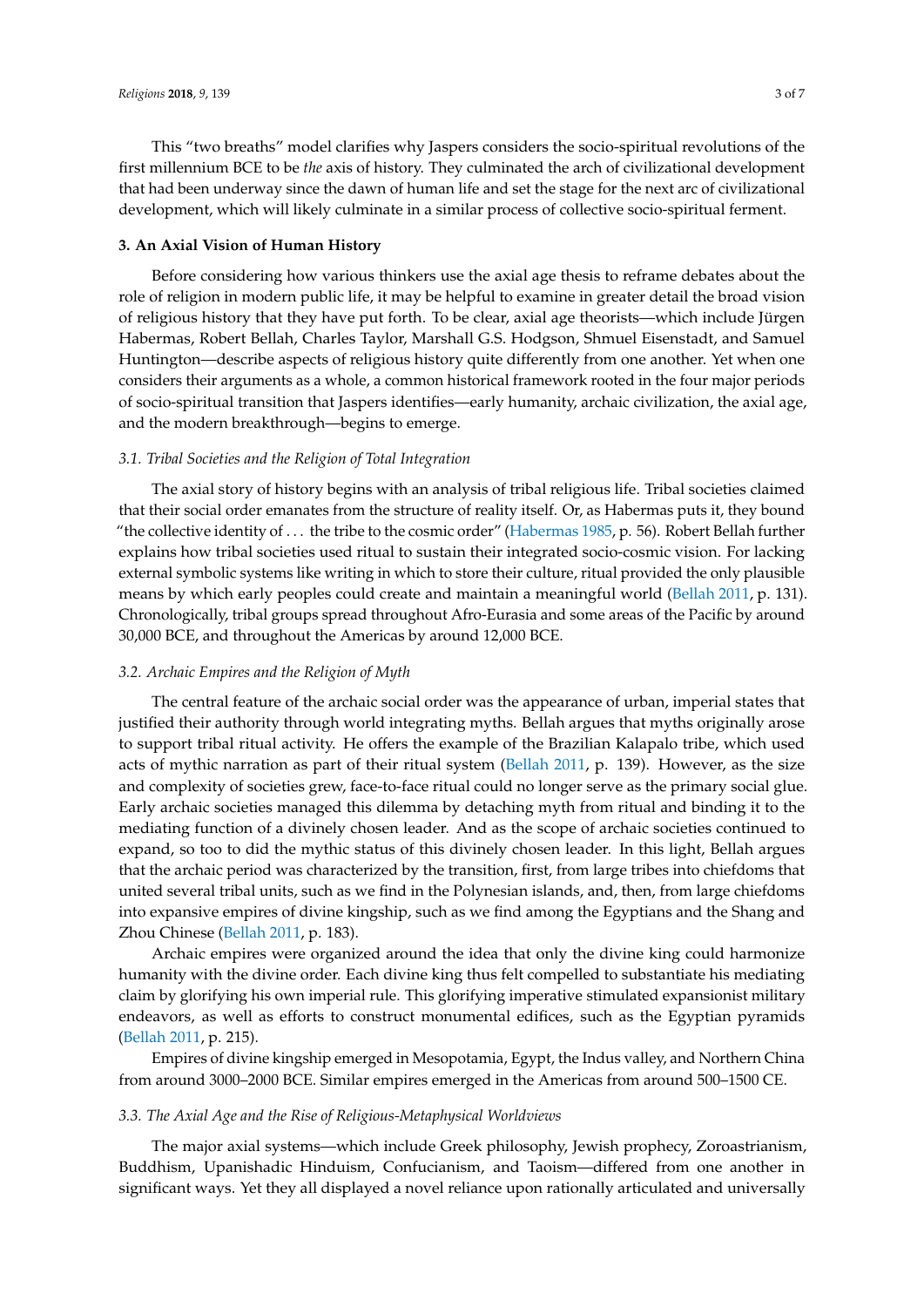applicable religious-metaphysical worldviews [\(Habermas](#page-6-9) [1984,](#page-6-9) p. 254). Texts such as the Bible, the Analects, the Pali Cannon, and the Platonic Dialogues became the repositories for these new worldviews, and specialized interpretive communities formed in order to unravel and apply their ideas. Thus, as Charles Taylor notes, it was during the axial age that "monks, Bhikkus, sanyassi, devotees of some avatar or God [first] strike out on their own" and start "unprecedented modes of sociality: initiation groups, sects of devotees, the sangha, monastic orders and so on." [\(Taylor](#page-6-10) [2012,](#page-6-10) p. 37). The first true traditions of scientific, philosophical, and theological inquiry emerged in these spaces.

One key characteristic of the axial age was the appearance of empires that used religious-metaphysical worldviews to unite their unprecedentedly vast domains. Examples of such empires include the Achaemenid, the Alexandrian, the Mauryan, and the Ming [\(Voegelin](#page-6-11) [2000\)](#page-6-11). This dynamic continued until an interlinking network of five domains of religious-metaphysical influence, which we can respectively describe as Hindu, Buddhist, Confucian, Christian, and Islamic, had emerged. Of course, other religious-metaphysical systems, such as Judaism, Zoroastrianism, and Greek thought, continued to influence this wider Afro-Eurasian nexus, albeit now in either a more secondary (Judaism and Zoroastrianism) or diffuse (Greek thought) form. Regardless, by around 1000 CE, a single Afro-Eurasian ecumene of religious-metaphysical civilizations had appeared.<sup>3</sup> No indigenous axial movements arose in the Americas.

## *3.4. Revolutions and Multiple Modernities*

Axial age theorists recognize that the profound cultural transformation that took place in Western Europe from around 1600 to 1900 fundamentally altered the course of human history. This modern cultural transformation involved at least five major subsidiary revolutions: the Scientific Revolution; the Enlightenment; the Industrial Revolution; the popular political revolutions of the United States, France, and Russia; and the emergence of a global political economy [\(Hodgson](#page-6-12) [1993,](#page-6-12) pp. 44–45). The combined impact of these revolutions collectively disrupted the axial ecumene of religious-metaphysical civilizations. Each axial system provided a framework within which diverse cultures, peoples, and political units could navigate the increasingly cosmopolitan contexts of medieval Afro-Eurasia. The modern revolutions undermined the integrating function of the axial systems, as least as it had been traditionally maintained, by establishing radically new socio-spiritual conditions. Christianity was the first axial system to bear the brunt of modernity's disruptive impact, though the others soon experienced a similar fate.

Nevertheless, the religious-metaphysical traditions stemming from the axial age did not simply disappear, as classical secularization theorists had hypothesized. To the contrary, they interacted with new modernizing forces in order to create diverse modern social configurations, each of which exhibited distinctive patterns of public religious life. Shmuel Eisenstadt helpfully describes this pattern, whereby diverse modernizing societies end up wrestling with "the basic tensions inherent in the modern program ... more in terms of their own ... Axial religions than in those of European Enlightenment," as "multiple modernities."<sup>4</sup>

## **4. Religion's Future in an Axial Light**

Axial age theorists have offered three normative frameworks for addressing the public role of religion in the post-axial context of multiple modernities.

The first is represented by Samuel Huntington, who argues that, in the post-Cold War period, "a civilization-based world order is emerging: societies sharing cultural affinities cooperate with each other; efforts to shift societies from one civilization to another are unsuccessful; and countries group themselves around the lead or core states of their civilization" [\(Huntington](#page-6-13) [1996,](#page-6-13) p. 20).

<sup>3</sup> The Afro-Eurasian ecumene centered upon the territories and networks of Islamdom. See [\(Hodgson](#page-6-12) [1993,](#page-6-12) pp. 98, 117, 114, 106).

See [\(Eisenstadt](#page-6-14) [2000a,](#page-6-14) [2003\)](#page-6-15).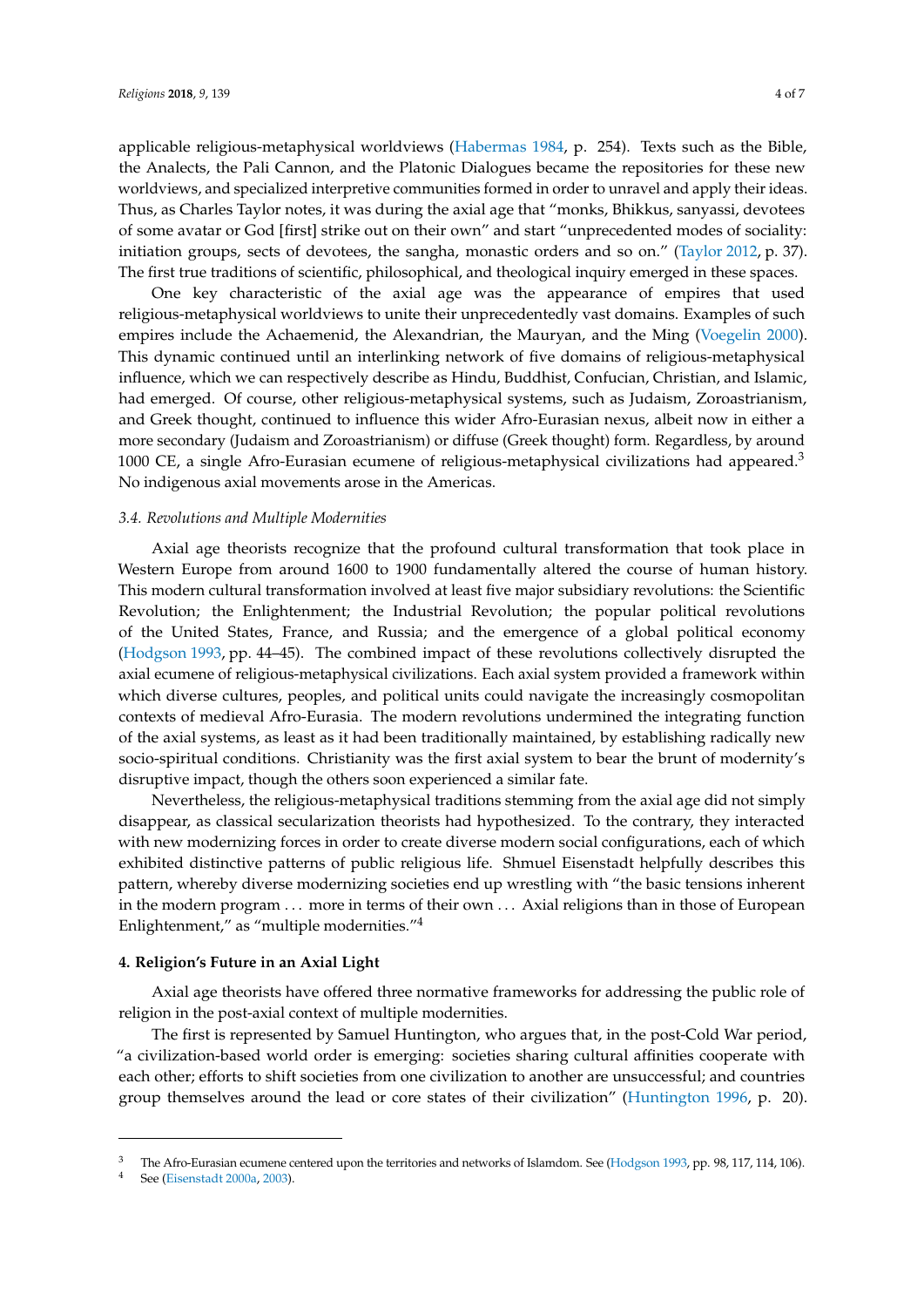Drawing explicitly on the axial age thesis and Eisenstadt's complementary framework of multiple modernities, he mentions six major contemporary civilizations—the Sinic, Japanese, Hindu, Islamic, Western, and Latin American, African, and Theravada—and argues that, in every instance, "religion is a central defining characteristic" [\(Huntington](#page-6-13) [1996,](#page-6-13) pp. 44–48). He concludes that we should abandon the goal of establishing universal standards for these civilizations, particularly on issues concerning the role of religion in the public sphere. Instead, if we are to avoid falling into a "global war of civilizations," we must acknowledge the "multi-civilizational character of global politics" and find mutually agreeable ways of cooperating with one another despite our deep socio-spiritual differences [\(Huntington](#page-6-13) [1996,](#page-6-13) p. 21).

Jürgen Habermas's vision of post-metaphysical discourse constitutes a second approach. He argues that all modern peoples should see the emerging global public sphere as a space in which diverse religious-metaphysical worldviews can advance their respective insights. Such a public sphere should not align with any particular religious-metaphysical tradition. Habermas notes that naturalism constitutes its own religious-metaphysical tradition. Hence, its advocates must show the same public restraint as those who espouse some form of religion. The liberal framework of freedoms and rights established in the Universal Declaration of Human Rights provides the framework within which post-metaphysical public discourse should initially proceed. Yet the palate of concepts should expand as diverse religious-metaphysical systems make their respective contributions [\(Habermas](#page-6-16) [2008a,](#page-6-16) pp. 110, 121–22, 130–41).

Karl Jaspers presents a third option. Technological and economic forces, he argues, are rapidly fusing humanity together into a single civilizational unit. But humanity does not yet possess a socio-spiritual framework that can address the many challenges and opportunities that the processes of globalization present. Liberalism is too morally and spiritually truncated to accomplish this task, while the religious-metaphysical worldviews stemming from the axial and post-axial period are too laden by their own histories and traditions. Hence, our only hope is that a new and more globally oriented socio-spiritual framework will emerge, an event that Jaspers likens to a second axial age. Although the reality of this second axial age must remain "beyond our powers of imagination" until it has actually appeared, Jaspers envisions two possibilities. First, it might arise as the fruit of a new and universal pattern of inquiry into the spiritual dimensions of reality and human existence. Or, second, it could be catalyzed by a "fresh revelation from God," which is to say by the appearance of some kind of new, globally oriented religious movement [\(Jaspers](#page-6-5) [1953,](#page-6-5) pp. 97, 127, 227).

Each of these three visions of religion's role in humanity's future aligns with the basic story of history that unfolds around the concept of the axial age. Yet they also each envision quite different trajectories. The Huntington framework sees religion as a major civilizational fault line that must be managed if we are to avoid a third world war. Habermas describes religion as a source of insight that can be deployed within a still largely liberal pattern of global public discourse. And Jaspers considers religion to be a wellspring of transformation that can help create a new world order.

### **5. The Prospects of Transformation**

Each approach provides important insights. However, Jaspers's vision of a second axial age offers the most far-reaching reconceptualization of the role of religion in the modern public sphere. It posits that even the kind of modified liberalism that Habermas recommends cannot provide humanity with a framework for world order. It also suggests that humanity's diverse socio-spiritual traditions of the world are still too potent to simply be subsumed by liberalism. Hence, if we want to envision a future in which humanity avoids sinking into the kind of relativistic *realpolitik* that Huntington's "clash of civilizations" thesis suggests, Jaspers argues that we have no choice but to conclude that a new socio-spiritual order stands on our collective horizon. This is the aim of Jaspers's concept of a second axial age, to orient our minds toward the emergence of something new, or to convince us, as Hodgson puts it, that "the future is still open" [\(Hodgson](#page-6-12) [1993,](#page-6-12) p. 230).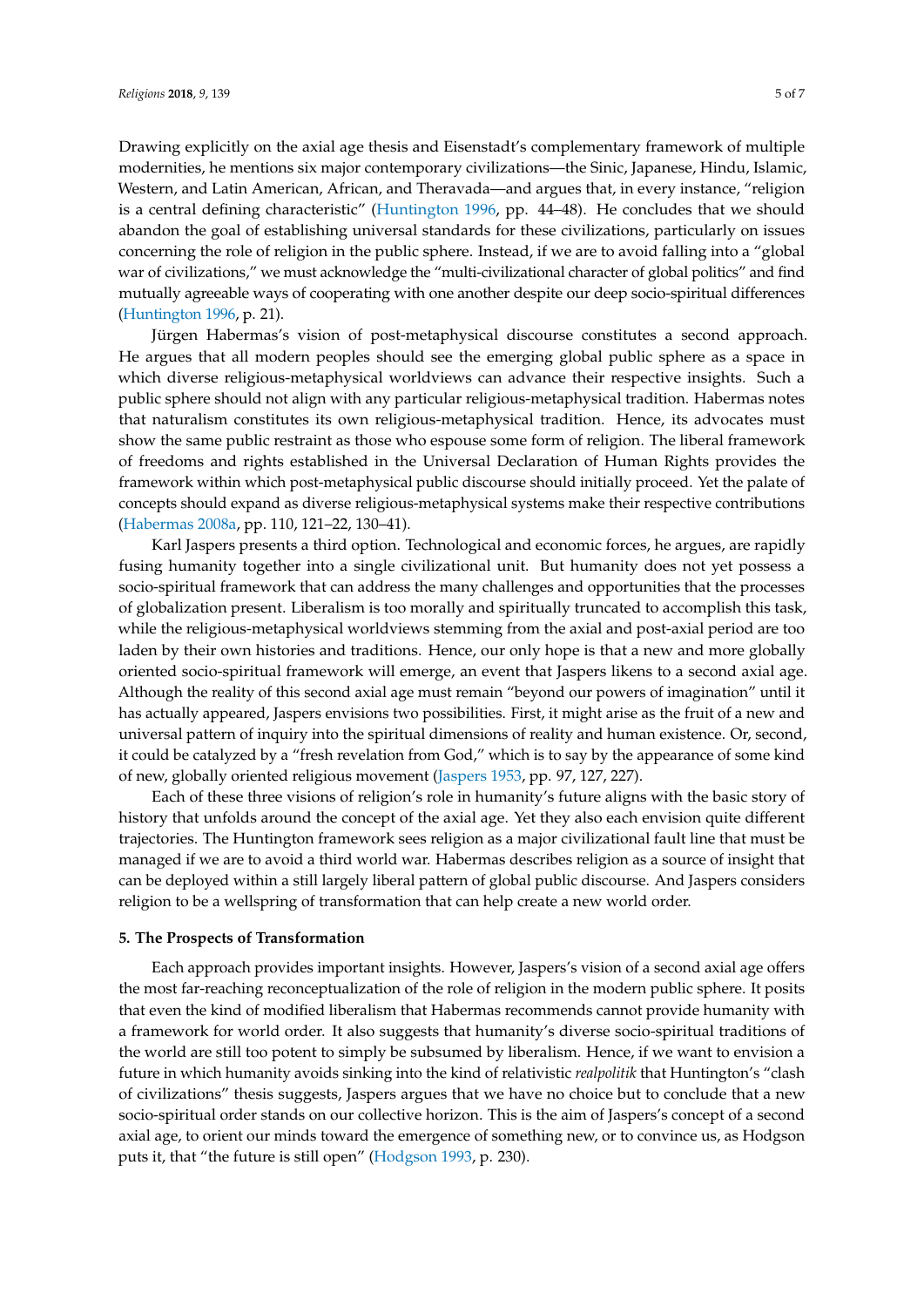One hesitation that some readers may have when considering the viability of Jaspers's transformation-based framework concerns its potential lack of practicality. Why should we spend time thinking about a second axial age when there are still so many empirical and practical questions concerning the role of religion in modern public life that need to be addressed?

I see at least three plausible responses to this concern, one conceptual, one empirical, and the other normative. First, adopting the kind of transformation-based framework that Jaspers suggests encourages us to develop ways of thinking about the public role of religion that go beyond the longstanding secular-religious divide. The "post-secular" is one such concept that Habermas has productively employed, as is Eisenstadt's notion of "multiple modernities" and Taylor's vision of modern Western culture as a kind of spiritually cross-pressured "immanent frame" [\(Habermas](#page-6-17) [2008b;](#page-6-17) [Eisenstadt](#page-6-18) [2000b;](#page-6-18) [Taylor](#page-6-19) [2007\)](#page-6-19). The aim of these concepts is to help us think and speak about the modern world in ways that acknowledge the central and enduring role of religion in public life.

Second, a transformation-based vision of modern religion encourages new kinds of empirical analyses. Contemporary discussions of public religion tend to focus on the efforts of religious actors to either win elections, influence policies, or disrupt established political and economic systems through violent and coercive means (e.g., terrorism and revolution). Of course, scholars operating within a transformation-based framework would appreciate these lines of inquiry. But they would also expand the range of subjects considered to include efforts of religious actors to constructively transform the patterns of collective existence upon which public life depends.

In a recent book, several authors examined the worldwide Bahá'í community in this light [\(Cameron and Schewel](#page-6-20) [2018\)](#page-6-20). One of the basic arguments they made was that the specific strategies that the Bahá'í community employed in its efforts to, for example, contribute to the UN discourse on gender equality, promote a conversation amongst policymakers and practitioners about the relationship between science, religion, and development, and facilitate the global resettlement of Iranian Bahá'ís refugees, only make sense in light of the community's broader project of contributing to the creation of a materially and spiritually united world civilization.<sup>5</sup> Similar analyses—which frame publically oriented religious efforts in terms of the broader visions of transformation that lie behind them—could be undertaken with regard to the efforts of other religious communities, whether historically or today.

Finally, third and relatedly, adopting a Jaspersian framework of transformation reorients normative debates. Instead of focusing only on questions concerning the role of religion in a liberal public sphere, theorists would additionally consider how insights from different religious traditions could be used to reconceptualize the very relationships—between individuals, communities, institutions, and reality as a whole—that sustain public life. The efforts of Alasdair MacIntyre to use the Thomist-Benedictine virtue tradition to critique and reorient modern moral discourse can be interpreted as an early version of this approach, as can John Hick's attempt to establish an inter-religiously valid account of the spiritual good [\(MacIntyre](#page-6-21) [2007;](#page-6-21) [Hick](#page-6-22) [2005\)](#page-6-22). Nevertheless, such analyses provide only a glimpse of the vast project of normative inquiry that could be pursued in relation to the full spiritual heritage of humankind.

Regardless of where one comes down within the broader conversation about the nature and consequences of the axial age, the broader point remains that our visions of humanity's past and future matter when thinking about the role of religion in modern public life. They shape the way we understand ongoing patterns of religious change and frame the possibilities we see for public religious influence today. Reflections on the past and the future accordingly have a very practical role to play in the broader project of reconceptualizing public religion. The growing body of literature surrounding the axial age thesis should be interpreted in this light; it attempts to reconceptualize the public role of modern religion by retelling the story of religion's past and future trajectories.

<sup>5</sup> See in particular [\(Cameron and Schewel](#page-6-20) [2018,](#page-6-20) pp. 1–12, 163–90).